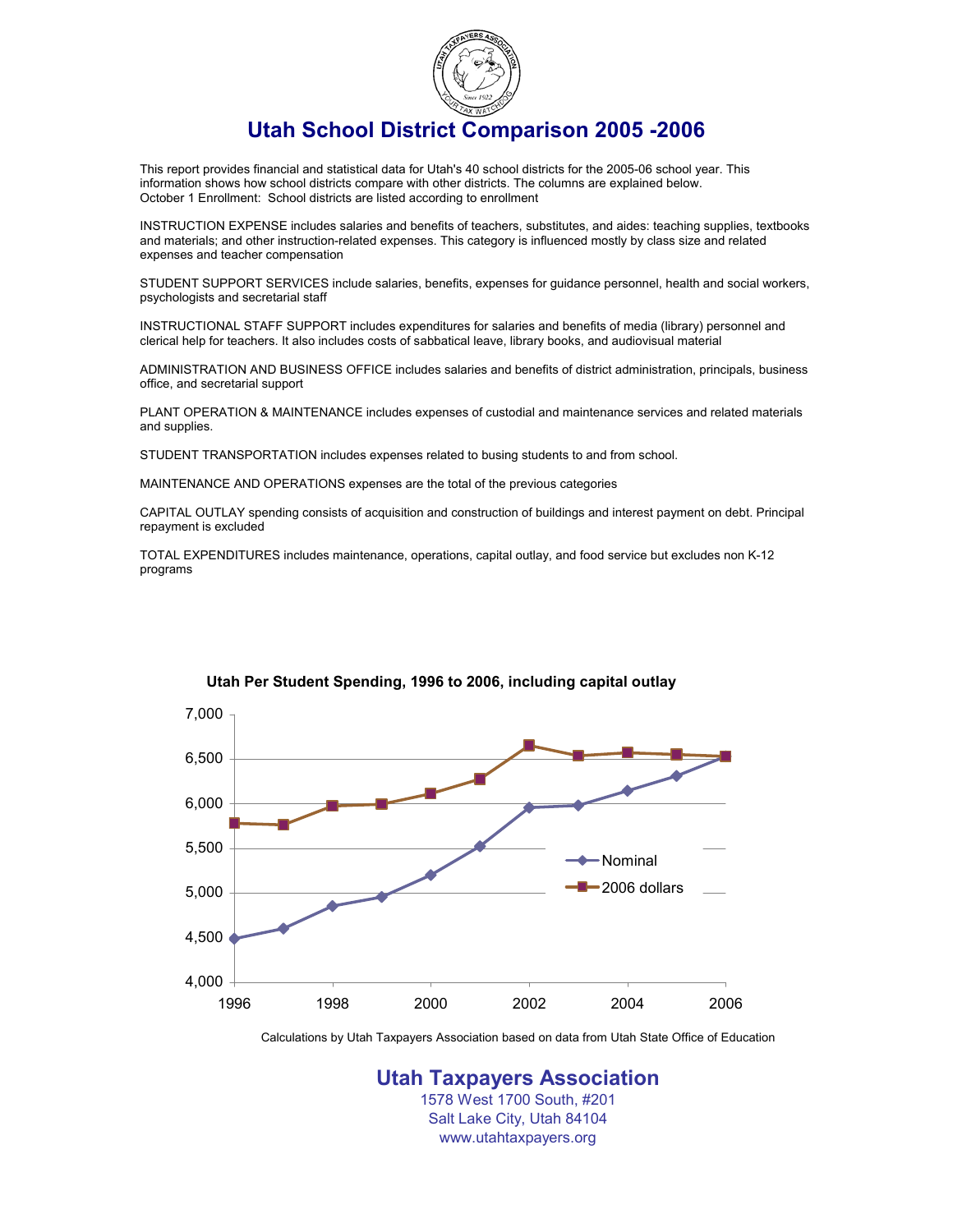# **Utah School District Comparisons 2005 - 2006**

|                          |            | Instruction | Instruction    | <b>Supporting Services Per Student</b> |          | Total        |             | Cap Exp per Student | Food        | Total    |           | Revenues - Operations |             | Pupil- | Teachers | Average | Assessed | <b>AVPS</b> | 2006-07           | Tax Rate                 |                  |          |             |
|--------------------------|------------|-------------|----------------|----------------------------------------|----------|--------------|-------------|---------------------|-------------|----------|-----------|-----------------------|-------------|--------|----------|---------|----------|-------------|-------------------|--------------------------|------------------|----------|-------------|
| School                   | Oct 2005   | Expense     | as Pct         | Student                                | Media/   | <b>Busin</b> | Plant       | Student             | M&O         | Interest | Facility  | Svc per               | Spending    | Local  | State    | Federal | Teacher  | as %        | Teacher           | Valuation                | as % State       | Tax      | as % State  |
| <b>Districts</b>         | Enrollment | Per Student | <b>M&amp;O</b> | Svcs                                   | Instruct | Admin        | $O$ & $M^2$ | Trans.              | Per Student |          | Construct | Student               | Per Student |        |          |         | Ratio    | Pers.       | Comp <sup>3</sup> | Per Student <sup>5</sup> | Average          | Rate     | Avg excl BL |
| Jordan                   | 77,369     | 3,141       | 67%            | 144                                    | 295      | 472          | 488         | 159                 | 4,697       | 103      | 783       | 286                   | 5,870       | 26%    | 68%      | 6%      | 25.0     | 52%         | 57,206            | 267,370                  | 97%              | 0.007347 | 117%        |
| Granite                  | 69,048     | 3,192       | 67%            | 228                                    | 335      | 446          | 487         | 103                 | 4,791       | 2        | 774       | 269                   | 5,836       | 24%    | 66%      | 9%      | 21.1     | 50%         | 58,392            | 281,266                  | 102%             | 0.005827 | 86%         |
| Davis                    | 62,456     | 3,290       | 68%            | 181                                    | 216      | 485          | 496         | 175                 | 4,843       | 177      | 669       | 287                   | 5,976       | 19%    | 74%      | 7%      | 22.8     | 50%         | 61,501            | 188,469                  | 68°              | 0.007305 | 116%        |
| Alpine                   | 54,773     | 3,394       | 72%            | 136                                    | 255      | 408          | 376         | 166                 | 4,735       | 250      | 906       | 263                   | 6,154       | 20%    | 73%      | 7%      | 24.6     | 53%         | 58,588            | 187,942                  | 68°,             | 0.006883 | 107%        |
| Weber                    | 28,774     | 3,449       | 70%            | 175                                    | 78       | 571          | 505         | 179                 | 4,958       | 131      | 301       | 339                   | 5,729       | 18%    | 75%      | 7%      | 22.7     | 54%         | 56,223            | 199,472                  | 72%              | 0.006263 | 95%         |
| Nebo                     | 24,742     | 3,266       | 69%            | 241                                    | 174      | 460          | 365         | 236                 | 4,743       | 271      | 2,149     | 285                   | 7,448       | 18%    | 75%      | 8%      | 24.0     | 50%         | 57,547            | 170,696                  | 62%              | 0.008696 | 144%        |
| Salt Lake                | 23,728     | 4,196       | 69%            | 218                                    | 492      | 528          | 527         | 159                 | 6,122       | 245      | 1,747     | 406                   | 8,520       | 40%    | 49%      | 10%     | 20.2     | 45%         | 67,801            | 554,291                  | 200 <sup>0</sup> | 0.006002 | 90%         |
| Washington               | 23,189     | 3,333       | 70%            | 208                                    | 178      | 437          | 453         | 184                 | 4,792       | 295      | 2,122     | 258                   | 7,467       | 26%    | 66%      | 8%      | 21.4     | 54%         | 55,334            | 340,957                  | 123 <sup>0</sup> | 0.005600 | 82%         |
| Cache                    | 13,428     | 3,561       | 70%            | 109                                    | 223      | 395          | 402         | 400                 | 5,092       | 244      | 934       | 329                   | 6,599       | 19%    | 75%      | 6%      | 23.4     | 46%         | 58,481            | 172,495                  | 62°              | 0.006484 | 99%         |
| Provo                    | 13,273     | 3,969       | 73%            | 228                                    | 152      | 564          | 386         | 140                 | 5,439       | 132      | 135       | 285                   | 5,991       | 26%    | 63%      | 11%     | 20.5     | 53%         | 56,496            | 293,485                  | 106°,            | 0.006147 | 93%         |
| Ogden                    | 12,542     | 3,668       | 61%            | 434                                    | 637      | 664          | 492         | 128                 | 6,024       | 45       | 296       | 432                   | 6,797       | 21%    | 63%      | 16%     | 20.9     | 51%         | 62,018            | 219,581                  | 79%              | 0.008380 | 137%        |
| Tooele                   | 11,793     | 3,125       | 68%            | 169                                    | 123      | 429          | 588         | 169                 | 4,604       | 298      | 1,115     | 339                   | 6,356       | 14%    | 80%      | 6%      | 22.4     | 50%         | 54,727            | 157,316                  | 57°,             | 0.008896 | 148%        |
| <b>Box Elder</b>         | 10,625     | 3,344       | 67%            | 171                                    | 116      | 462          | 579         | 287                 | 4,959       | 30       | 222       | 297                   | 5,508       | 17%    | 76%      | 7%      | 21.6     | 47%         | 55,991            | 213,034                  | 77%              | 0.006227 | 94%         |
| Iron                     | 8,230      | 3,268       | 67%            | 188                                    | 192      | 465          | 525         | 241                 | 4,878       | 344      | 2,614     | 271                   | 8,108       | 21%    | 69%      | 10%     | 22.4     | 45%         | 56,581            | 293,001                  | 106%             | 0.006115 | 92%         |
| Murray                   | 6,469      | 3,435       | 65%            | 266                                    | 260      | 695          | 554         | 103                 | 5,313       | 187      | 378       | 318                   | 6,196       | 34%    | 60%      | 6%      | 21.5     | 52%         | 63,552            | 383,711                  | 139%             | 0.006012 | 90%         |
| Logan                    | 5,737      | 4,057       | 75%            | 96                                     | 209      | 401          | 478         | 174                 | 5,415       | 160      | 343       | 379                   | 6,296       | 25%    | 63%      | 12%     | 19.9     | 49%         | 59,925            | 271,651                  | 98%              | 0.007304 | 116%        |
| Uintah                   | 5,539      | 4,230       | 64%            | 252                                    | 188      | 799          | 679         | 494                 | 6,643       | 52       | 727       | 400                   | 7,822       | 24%    | 61%      | 15%     | 19.5     | 47%         | 62,194            | 415,742                  | 150 <sup>°</sup> | 0.006307 | 96%         |
| Park City                | 4,367      | 4,727       | 64%            | 297                                    | 170      | 850          | 985         | 358                 | 7,387       | 414      | 2,578     | 288                   | 10,667      | 78%    | 18%      | 4%      | 17.9     | 48%         | 68,937            | 1,499,354                | 542%             | 0.005212 | 74%         |
| Wasatch                  | 4,303      | 3,939       | 71%            | 117                                    | 80       | 570          | 541         | 286                 | 5,534       | 213      | 2,387     | 270                   | 8,404       | 39%    | 55%      | 6%      | 21.4     | 51%         | 59,890            | 479,095                  | 1739             | 0.006299 | 96%         |
| Sevier                   | 4,288      | 3,928       | 71%            | 128                                    | 62       | 564          | 544         | 282                 | 5,509       | 192      | 744       | 363                   | 6,808       | 15%    | 72%      | 13%     | 20.2     | 51%         | 53,078            | 205,636                  | 74%              | 0.006911 | 108%        |
| Duchesne                 | 3,993      | 3,908       | 62%            | 153                                    | 293      | 642          | 875         | 409                 | 6,280       | 183      | 2,351     | 327                   | 9,141       | 20%    | 69%      | 11%     | 17.6     | 48%         | 53,141            | 232,797                  | 84%              | 0.007903 | 128%        |
| Carbon                   | 3,389      | 4,422       | 65%            | 198                                    | 168      | 910          | 817         | 282                 | 6,797       | 206      | 629       | 385                   | 8,018       | 36%    | 57%      | 7%      | 19.8     | 43%         | 58,214            | 524,054                  | 189%             | 0.006050 | 91%         |
| Millard                  | 2,952      | 4,904       | 67%            | 157                                    | 148      | 690          | 971         | 504                 | 7,374       | 63       | 497       | 439                   | 8,373       | 39%    | 53%      | 8%      | 18.4     | 47%         | 63,876            | 627,429                  | 227              | 0.005956 | 89%         |
| San Juan                 | 2,908      | 5,873       | 56%            | 393                                    | 722      | 1,013        | 1,511       | 988                 | 10,499      | 72       | 600       | 412                   | 11,583      | 14%    | 52%      | 34%     | 14.8     | 45%         | 60,502            | 170,411                  | 62%              | 0.007739 | 124%        |
| South Sanpete            | 2,764      | 4,409       | 73%            | 139                                    | 275      | 453          | 557         | 243                 | 6,077       | 50       | 271       | 362                   | 6,760       | 13%    | 78%      | 9%      | 17.0     | 42%         | 59,876            | 149,261                  | 54%              | 0.008104 | 132%        |
| Emery                    | 2,335      | 4,602       | 64%            | 169                                    | 148      | 864          | 992         | 384                 | 7,158       | 36       | 269       | 354                   | 7,818       | 39%    | 55%      | 7%      | 18.5     | 48%         | 63,483            | 611,514                  | 221%             | 0.005749 | 85%         |
| North Sanpete            | 2,321      | 3,996       | 64%            | 125                                    | 508      | 714          | 543         | 347                 | 6,234       | 65       | 381       | 382                   | 7,063       | 18%    | 67%      | 15%     | 18.5     | 45%         | 57,545            | 205,410                  | 74%              | 0.006207 | 94%         |
| Morgan                   | 2,029      | 3,254       | 67%            | 126                                    | 84       | 559          | 489         | 340                 | 4,852       | 145      | 66        | 303                   | 5,366       | 22%    | 73%      | 5%      | 21.2     | 55%         | 55,731            | 289,916                  | 105°,            | 0.005257 | 75%         |
| Juab                     | 1,992      | 3,535       | 69%            | 147                                    | 239      | 520          | 521         | 174                 | 5,137       | 239      | 337       | 368                   | 6,082       | 20%    | 73%      | 8%      | 22.3     | 48%         | 56,406            | 280,975                  | 102%             | 0.007547 | 121%        |
| <b>Beaver</b>            | 1,536      | 4,004       | 64%            | 160                                    | 56       | 899          | 894         | 208                 | 6,221       | 434      | 121       | 343                   | 7,119       | 25%    | 68%      | 7%      | 21.0     | 53%         | 61,750            | 321,110                  | 116%             | 0.007982 | 129%        |
| Grand                    | 1,470      | 4,397       | 64%            | 215                                    | 151      | 1,039        | 784         | 326                 | 6,914       | 208      | 395       | 329                   | 7,844       | 31%    | 59%      | 9%      | 17.2     | 44%         | 57,640            | 493,645                  | 1789             | 0.005154 | 73%         |
| South Summit             | 1,344      | 4,258       | 64%            | 250                                    | 234      | 838          | 681         | 427                 | 6,689       | 179      | 388       | 222                   | 7,477       | 48%    | 47%      | 5%      | 18.9     | 47%         | 57,685            | 818,165                  | 296%             | 0.006307 | 96%         |
| Kane                     | 1,194      | 5,218       | 63%            | 468                                    | 280      | 1,150        | 815         | 382                 | 8,314       | 257      | 506       | 355                   | 9,431       | 30%    | 64%      | 6%      | 16.7     | 38%         | 60,550            | 649,991                  | 235%             | 0.003869 | 47%         |
| North Summit             | 982        | 4,929       | 72%            | 138                                    | 128      | 747          | 471         | 450                 | 6,863       | 510      | 5,600     | 341                   | 13,315      | 30%    | 65%      | $5\%$   | 17.8     | 47%         | 65,899            | 560,016                  | 202%             | 0.006218 | 94%         |
| Garfield                 | 940        | 6,271       | 67%            | 158                                    | 70       | 1,453        | 951         | 473                 | 9,377       | 363      | 512       | 387                   | 10,640      | 19%    | 71%      | 10%     | 15.1     | 45%         | 60,046            | 419,798                  | 152%             | 0.007863 | 127%        |
| Wayne                    | 514        | 5,575       | 64%            | 156                                    | 247      | 1,190        | 966         | 549                 | 8,681       | 25       | 143       | 388                   | 9,237       | 19%    | 73%      | 7%      | 14.2     | 50%         | 55,890            | 337,035                  | 122%             | 0.004617 | 62%         |
| Rich                     | 416        | 6,535       | 66%            | 179                                    | 345      | 1,563        | 523         | 826                 | 9,971       | 519      | 1,519     | 539                   | 12,548      | 32%    | 63%      | 5%      | 12.7     | 56%         | 64,206            | 871,576                  | 315%             | 0.005335 | 76%         |
| Piute                    | 302        | 7,069       | 61%            | - 0                                    | 82       | 2,472        | 1,137       | 759                 | 11,519      | 46       | 535       | 598                   | 12,698      | 10%    | 77%      | 14%     | 11.7     | 42%         | 59,777            | 217,107                  | 78%              | 0.005253 | 75%         |
| Tintic                   | 274        | 7,723       | 63%            | 281                                    | 600      | 1,642        | 1,462       | 531                 | 12,238      | 81       | 426       | 451                   | 13,196      | 7%     | 86%      | 7%      | 12.0     | 50%         | 64,709            | 104,854                  | 38%              | 0.008784 | 145%        |
| Daggett                  | 156        | 8,629       | 55%            | -37                                    | 724      | 2,432        | 2,444       | 1,512               | 15,779      | 131      | 895       | 462                   | 17,267      | 34%    | 62%      | 4%      | 12.2     | 39%         | 64,846            | 1,293,160                | 467%             | 0.004091 | 51%         |
| <b>Districts</b>         | 498,484    | 3,481       | 68%            | 189                                    | 255      | 508          | 503         | 195                 | 5,132       | 160      | 949       | 304                   | 6,544       | 24%    | 67%      | 8%      | 22.1     | 50%         | 59,182            | 276,666                  | 100%             | 0.006518 | 100%        |
| Charters                 | 11,528     | 3,411       | 70%            | 175                                    | 112      | 771          | 354         | 43                  | 4,867       | 45       | 895       | 60                    | 5,867       | 6%     | 83%      | 12%     | 21.0     | 56%         | 43,634            | N/A                      | N/A              | N/A      | N/A         |
| Grand total <sup>4</sup> | 510,012    | 3,480       | 68%            | 189                                    | 252      | 514          | 500         | 191                 | 5,126       | 158      | 948       | 298                   | 6,529       | 24%    | 68%      | 8%      | 22.1     | 50%         | 55,941            | 270,412                  | 100%             | 0.006518 | 100%        |
| Change from 2005         | 2.9%       | 2.5%        | 0.3%           | 2.2%                                   | $-0.8%$  | 2.0%         | 0.8%        | 6.7%                | 2.3%        | 3.9%     | 10.5%     | 3.5%                  | 3.5%        | N/A    | N/A      | N/A     | $-1.3%$  | N/A         | 2.3%              | 5.8%                     | N/A              | $-7.8%$  | N/A         |

*Calculations by Utah Taxpayers Association based on data from Utah State Office of Education*

1. Districts are listed by enrollment in descending order

2. Facility lease/rental payments (90%) that officially appear in Fund 10 (operations) function 2600 facility O&M object 400 purchased property are treated as facility capital costs

3. Teacher compensation includes salaries and benefits

4. Grand totals are effective statewide averages

5. Assessed valuation is adjusted for RDA diversions

6. Tax rate comparison excludes statewide basic levy of 0.001515

7. To avoid double counting, construction expenses and interest are included, but bond principle payment is excluded